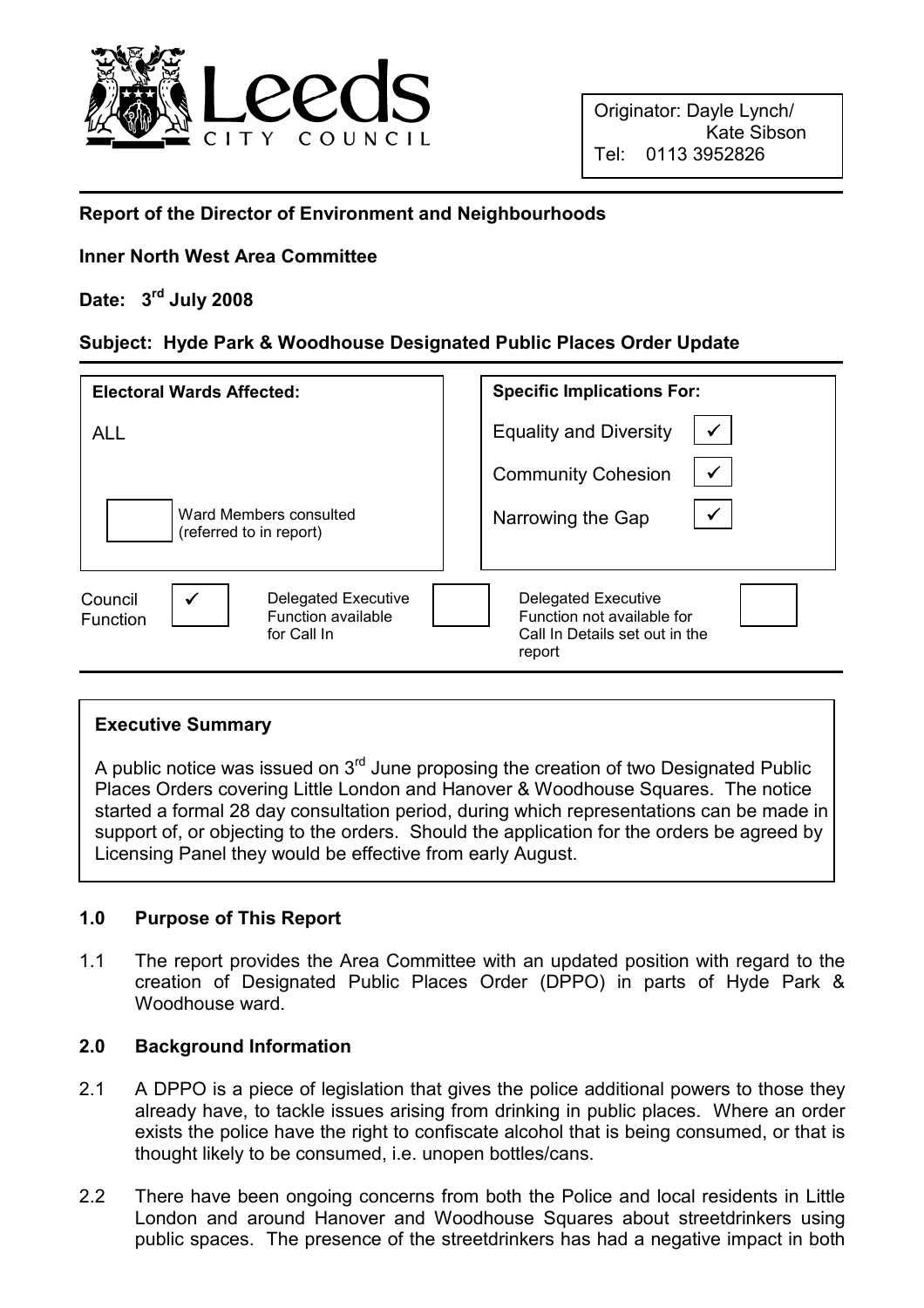neighbourhoods, especially in terms of personal safety and the use of children and young people's play facilities.

- 2.3 The issue of creating DPPOs covering Little London and Hanover & Woodhouse Squares has been ongoing for sometime, but due to concerns about possible displacement the matter has not been progressed as quickly as would have been liked.
- 2.4 In December 2008 the Area Committee made the following resolution under item 58 Forum and Sub Group report:-

 'That in relation to the Hyde Park & Woodhouse DPPO, North West Area Management be requested to redraw the DPPO into smaller areas to cover pockets of green space.'

#### 3.0 Current Position

- 3.1 In light of ongoing and serious complaints about streetdrinkers in Little London and Hanover and Woodhouse Squares, a decision has been made to progress with creating DPPOs covering these two areas.
- 3.2 The public notice necessary to commence a formal consultation was issued in the Yorkshire Evening Post on Tuesday 3<sup>rd</sup> June. The notice opens a 28 day consultation period, which will be followed by a report to Licensing Panel on Monday  $7<sup>th</sup>$  July.
- 3.3 Two public drop in sessions have been held to allow for the collation of comments which will be reported to Licensing Panel. A session was held in Little London on Wednesday 18<sup>th</sup> June, and one in Kendal Carr (by Hanover Square) on Thursday 19<sup>th</sup> June.
- 3.4 In addition to these public events, the West North West Anti Social Behaviour Panel has also been consulted at their meeting on Wednesday 18<sup>th</sup> June. The panel was supportive of the proposal but gave a strong steer to include Rosebank Millennium Green within the boundary of the Hanover & Woodhouse Squares DPPO area.
- 3.5 Should the application be positively supported by Licensing Panel a further notice will be published, giving notice of the start of a DPPO in 28 days time. This will mean coverage of both areas by DPPOs from the beginning of August.
- 3.6 Should the application be successful the possible displacement of streetdrinkers onto surrounding greeenspaces will be monitored and appropriate interventions taken if highlighted as an issue.

### 4.0 Police Evidence in support of the applications

- 4.1 The police are fully supportive of the application, and as such have provided evidence to confirm that there are ongoing problems in both areas.
- 4.2 The evidence provided includes (for the last 12 months):

#### Little London

- 219 incidents of anti social behaviour, 29 related to use of alcohol
- 39 violent offences